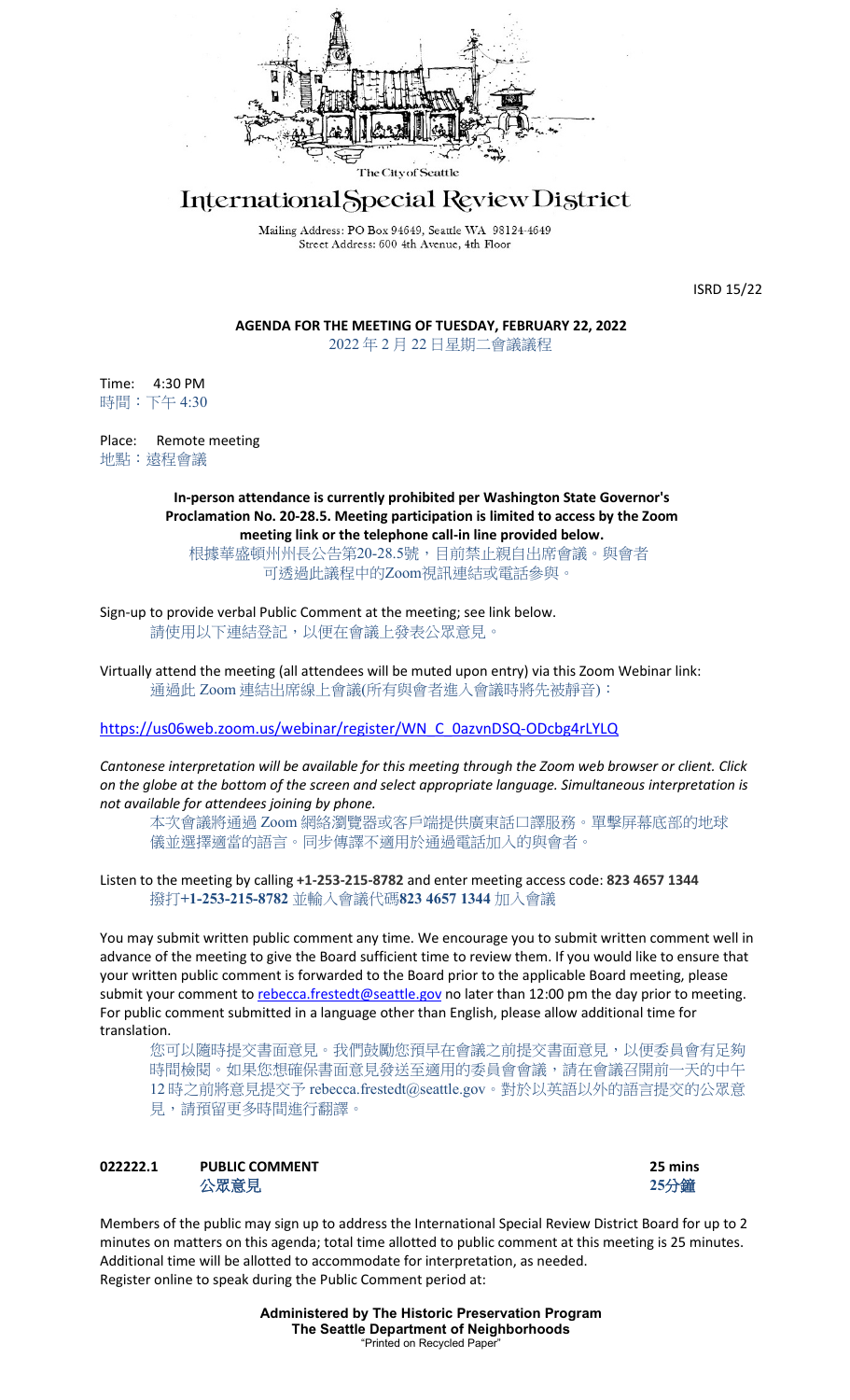公眾可以就議程上的事項向國際區特別審查委員會登記發言,發言時間上限為 2 分鐘;公 眾意見環節的總時間為 25 分鐘,並將根據需要分配額外的時間進行口譯。 請在網上登記於公眾意見環節內發言:

[http://www.seattle.gov/neighborhoods/programs-and-services/historic-preservation/historic](http://www.seattle.gov/neighborhoods/programs-and-services/historic-preservation/historic-districts/international-special-review-district/public-comment)[districts/international-special-review-district/public-comment](http://www.seattle.gov/neighborhoods/programs-and-services/historic-preservation/historic-districts/international-special-review-district/public-comment)

Online registration to speak at the International Special Review District Board meeting will start at 2:30 PM the day of the meeting, and registration will end at the start of the Board meeting. Members of the public who wish to speak can either use the call-in number or use the Zoom link above. Speakers must be registered in order to be recognized by the Chair/Board staff.

在國際特別審查區委員會會議上發言的在線登記將於會議當天下午 2:30 開始,登記將在委 員會會議開始時結束。希望發言的公眾可以使用電話或上述的 Zoom 視訊連結參與。發言者 必須登記才能獲得主席/委員會工作人員的認可。

**022222.2 BOARD BRIEFING 60 mins** 委員會簡報 **60** 分鐘

022222.21 614-620 Maynard Ave S. - 埃爾金酒店和相鄰的倉庫 *Applicant/*申請人*:* Li Alligood, Otak

> Briefing on proposed redevelopment plans for the properties at 614 Maynard S. (Elgin Hotel) and 620 Maynard Ave. S. (warehouse). The focus of this briefing will be on further exploration of massing options for the proposed development. No formal actions will be taken at this meeting.

關於 614 Maynard S.(埃爾金酒店)和 620 Maynard Ave. S.(倉庫)物業重建計劃的簡 報。本次簡報的重點將進一步探索擬議開發項目的量體選擇。本次會議不會採取任 何正式行動。

Presentation materials Project summary (English) 項目介紹資料 項目概要(英文)

[http://www.seattle.gov/Documents/Departments/Neighborhoods/HistoricPreserv](http://www.seattle.gov/Documents/Departments/Neighborhoods/HistoricPreservation/HistoricDistricts/InternationalDistrict/MeetingDocuments/Project_summary_English.pdf) [ation/HistoricDistricts/InternationalDistrict/MeetingDocuments/Project\\_summary](http://www.seattle.gov/Documents/Departments/Neighborhoods/HistoricPreservation/HistoricDistricts/InternationalDistrict/MeetingDocuments/Project_summary_English.pdf) [\\_English.pdf](http://www.seattle.gov/Documents/Departments/Neighborhoods/HistoricPreservation/HistoricDistricts/InternationalDistrict/MeetingDocuments/Project_summary_English.pdf)

Project summary (Traditional Chinese) 項目概要(繁體中文)

[http://www.seattle.gov/Documents/Departments/Neighborhoods/HistoricPreserv](http://www.seattle.gov/Documents/Departments/Neighborhoods/HistoricPreservation/HistoricDistricts/InternationalDistrict/MeetingDocuments/Project_summary_Traditional_Chinese.pdf) [ation/HistoricDistricts/InternationalDistrict/MeetingDocuments/Project\\_summary](http://www.seattle.gov/Documents/Departments/Neighborhoods/HistoricPreservation/HistoricDistricts/InternationalDistrict/MeetingDocuments/Project_summary_Traditional_Chinese.pdf) [\\_Traditional\\_Chinese.pdf](http://www.seattle.gov/Documents/Departments/Neighborhoods/HistoricPreservation/HistoricDistricts/InternationalDistrict/MeetingDocuments/Project_summary_Traditional_Chinese.pdf)

Briefing materials 簡報資料

[http://www.seattle.gov/Documents/Departments/Neighborhoods/HistoricPreserv](http://www.seattle.gov/Documents/Departments/Neighborhoods/HistoricPreservation/HistoricDistricts/InternationalDistrict/MeetingDocuments/614_briefing_Feb22.pdf) [ation/HistoricDistricts/InternationalDistrict/MeetingDocuments/614\\_briefing\\_Feb](http://www.seattle.gov/Documents/Departments/Neighborhoods/HistoricPreservation/HistoricDistricts/InternationalDistrict/MeetingDocuments/614_briefing_Feb22.pdf) [22.pdf](http://www.seattle.gov/Documents/Departments/Neighborhoods/HistoricPreservation/HistoricDistricts/InternationalDistrict/MeetingDocuments/614_briefing_Feb22.pdf)

## **022222.3 BOARD BUSINESS/**委員會工作

#### **Adjourn** 休會

Issued: February 15, 2022 發佈時間: 2022 年 2 月 15 日